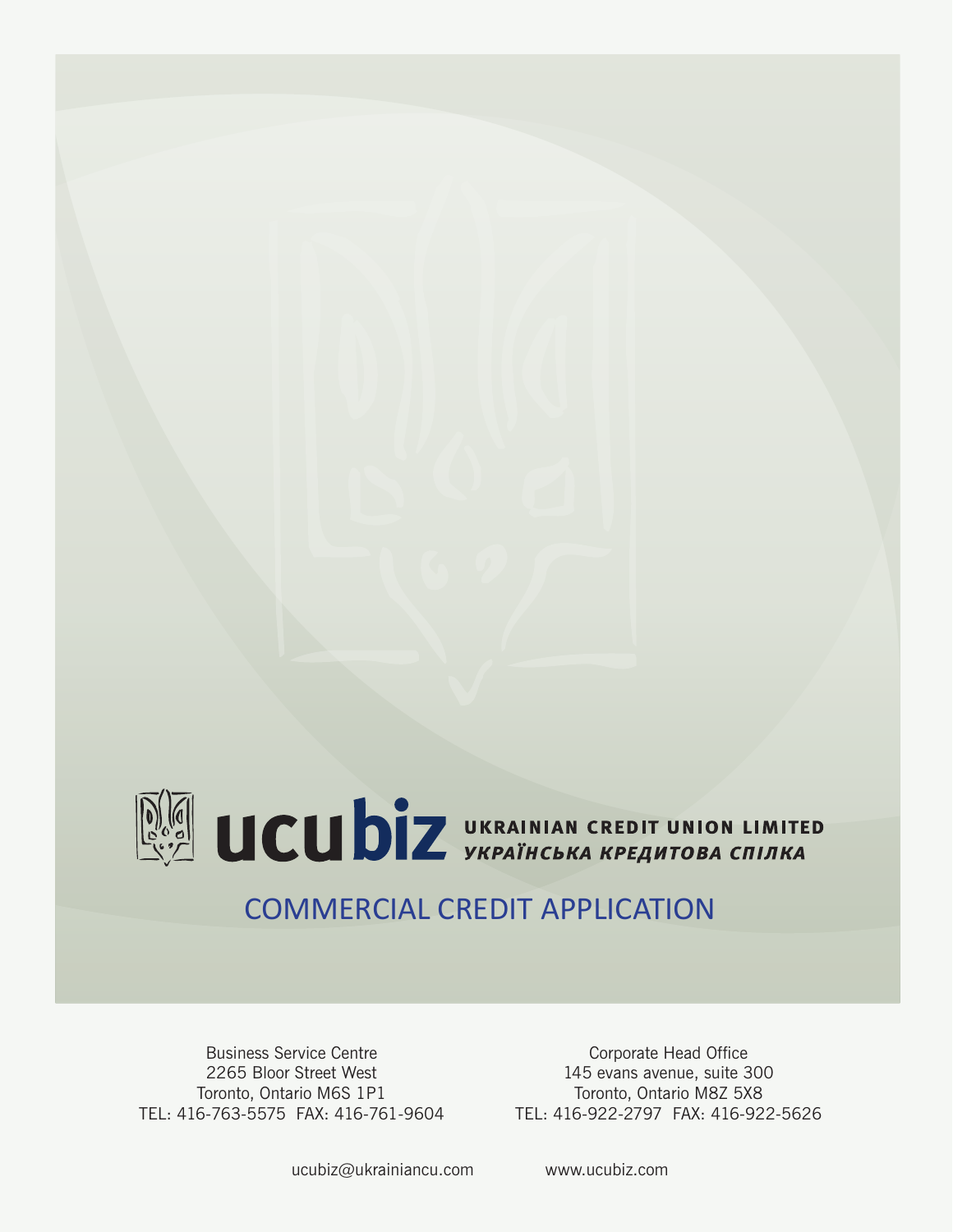## **Applicant Information:**

| <b>Applicant Information:</b>                                                                     |                                            |
|---------------------------------------------------------------------------------------------------|--------------------------------------------|
| Borrower's Name:                                                                                  | <b>Contact Person</b>                      |
| Phone # to Best Reach Applicant:                                                                  | E-mail Address:                            |
| <b>Business Information:</b>                                                                      |                                            |
| $OYES$ ONO<br>Will this business be a start up?                                                   | OYES ONO<br>Is this an existing business?  |
| This business have been operating $\bigcirc$ full-time $\bigcirc$ part-time since (if applicable) |                                            |
| This business will be a (check one):                                                              |                                            |
| OProprietorship or Partnership OIncorporation                                                     | ○ Non-Profit ○ Limited Partnership ○ Co-op |
| Briefly describe the NATURE OF THE BUSINESS:                                                      |                                            |
| BIN (Business Number) (if obtained):                                                              | Incorporation Number (if obtained):        |

Legal name of business is/will be:

# Physical address of business:

| Street Address (and Unit # if applicable): |                      |                         |  |              |  |  |
|--------------------------------------------|----------------------|-------------------------|--|--------------|--|--|
|                                            |                      |                         |  |              |  |  |
| City/Town:                                 |                      | Province:               |  | Postal Code: |  |  |
|                                            |                      |                         |  |              |  |  |
| <b>Business Phone:</b>                     | <b>Business Fax:</b> | <b>Business E-mail:</b> |  |              |  |  |
|                                            |                      |                         |  |              |  |  |
| Website:                                   |                      |                         |  |              |  |  |
|                                            |                      |                         |  |              |  |  |
| Mailing Address (if different from above): |                      |                         |  |              |  |  |
|                                            |                      |                         |  |              |  |  |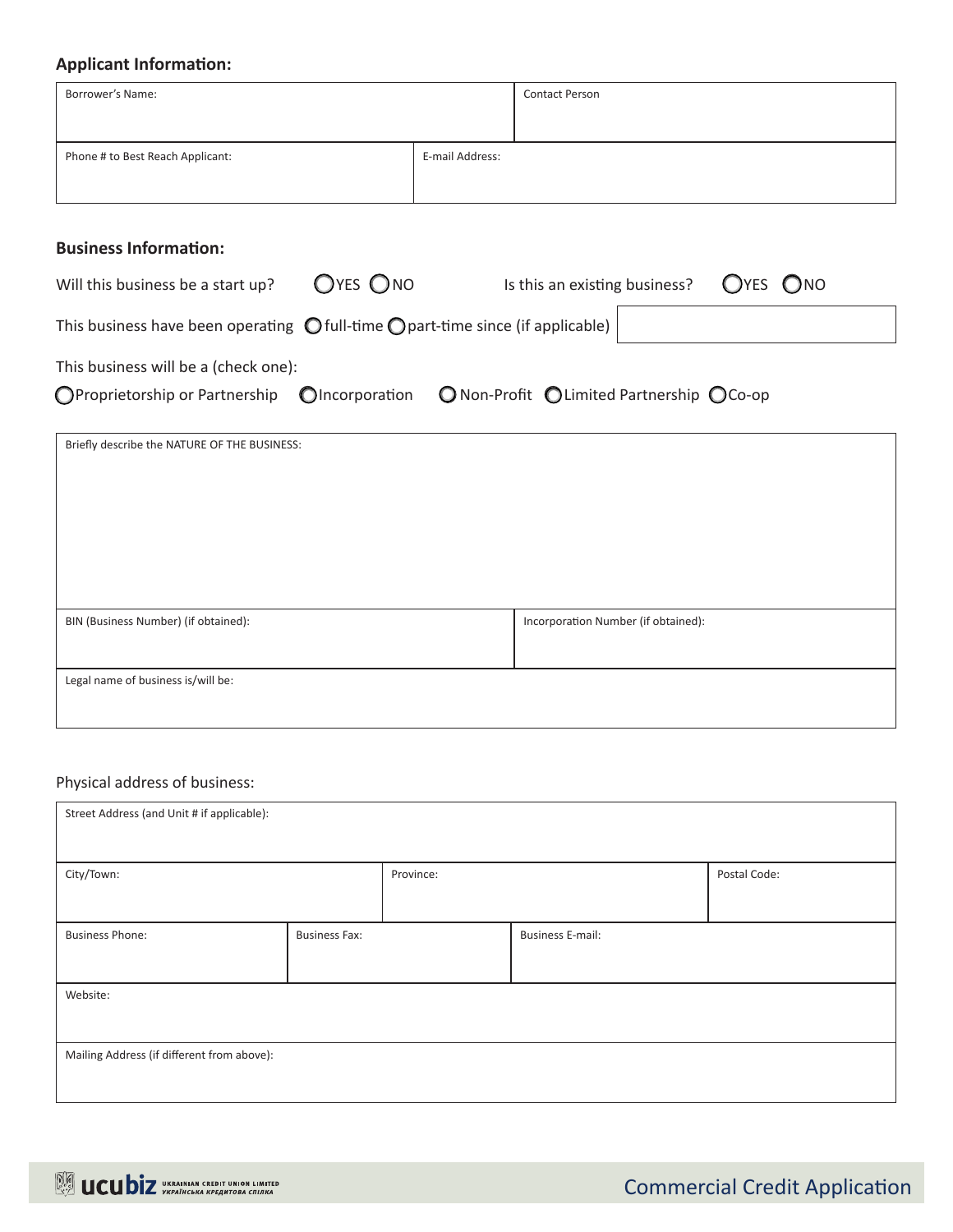# **Employee/Owner Information:**

| The business currently has             | full-time employees | part-time employees. |  |
|----------------------------------------|---------------------|----------------------|--|
| The loan dollars requested will create | full-time employees | part-time employees. |  |

List of names(s) and percentage of shares of all principal owner(s) of the business:

| Name (First Name, Last Name): | % of Shares: | Phone: | E-mail: |
|-------------------------------|--------------|--------|---------|
|                               |              |        |         |
| Name (First Name, Last Name): | % of Shares: | Phone: | E-mail: |
|                               |              |        |         |
| Name (First Name, Last Name): | % of Shares: | Phone: | E-mail: |
|                               |              |        |         |

#### **Loan Information:**

| LOAN AMOUNT: This business requires $\frac{1}{5}$ | $\frac{1}{2}$ for its proposed project. |
|---------------------------------------------------|-----------------------------------------|
|                                                   |                                         |

| will come from the principal owner.                 |
|-----------------------------------------------------|
| will come from these sources. Please specify below. |

 $\vert$ \$ is requested from Ukrainian Credit Union Limited.

Briefly describe the LOAN PURPOSE:

Briefly describe the LOAN SECURITY:

Commercial Credit Application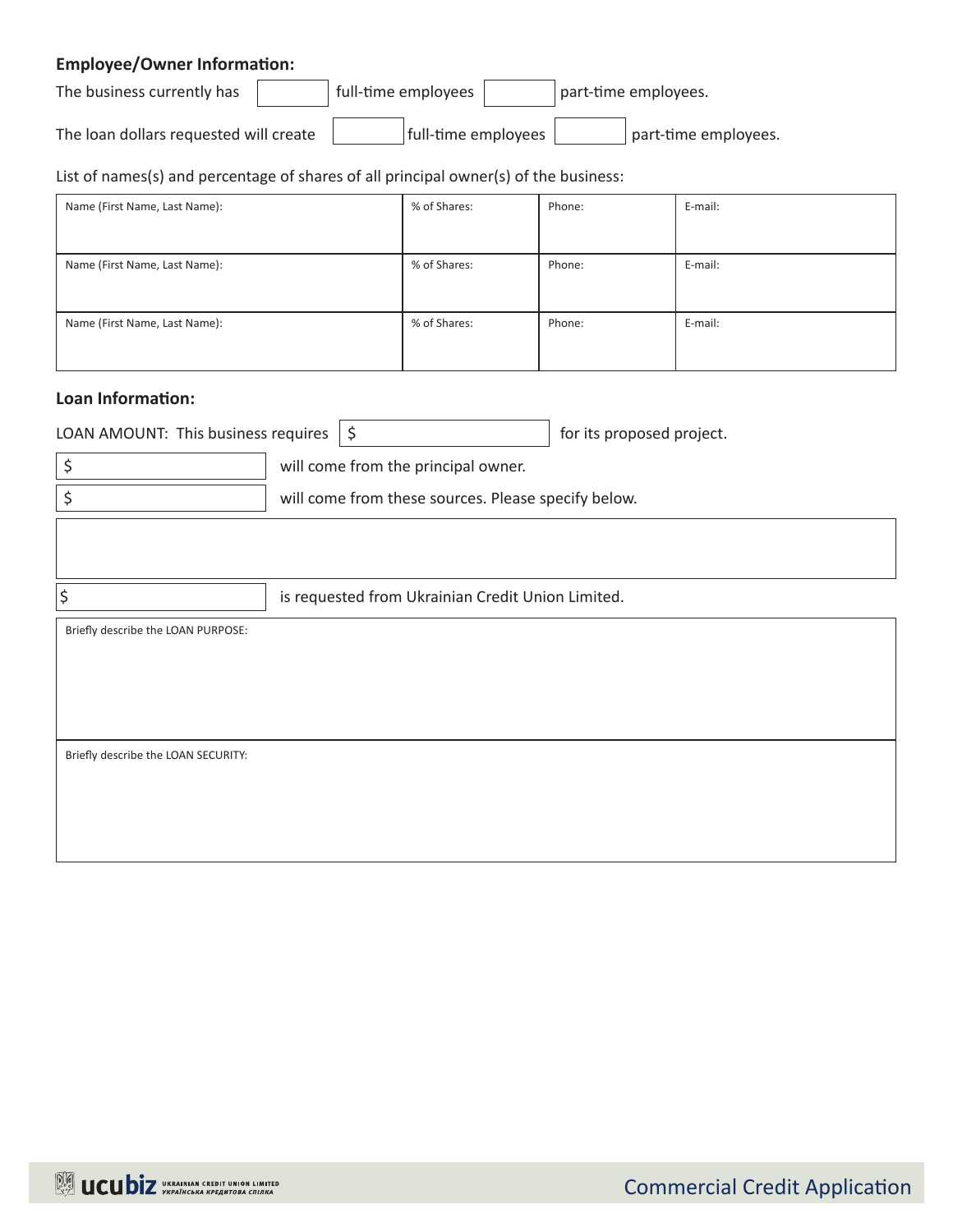# **Business Banking Information:**

#### Financial Institution #1:

| Institution Name:                                  |                                                                                      |  | <b>Primary Banking Contact:</b> |                                 |  |
|----------------------------------------------------|--------------------------------------------------------------------------------------|--|---------------------------------|---------------------------------|--|
| Authorized Amount:                                 | <b>Outstanding Amount:</b>                                                           |  |                                 | <b>Repayment Amount:</b>        |  |
| Secured? O YES O NO<br>Details:                    |                                                                                      |  |                                 |                                 |  |
| Financial Institution #2:                          |                                                                                      |  |                                 |                                 |  |
| Institution Name:                                  |                                                                                      |  | <b>Primary Banking Contact:</b> |                                 |  |
| Authorized Amount:                                 | <b>Outstanding Amount:</b>                                                           |  | Repayment Amount:               |                                 |  |
| Secured? O YES O NO<br>Details:                    |                                                                                      |  |                                 |                                 |  |
| Has the business ever had an asset<br>repossessed? | <b>O</b> YES<br>Is the business party to any claim or<br>lawsuit?<br>O <sub>NO</sub> |  |                                 | <b>O</b> YES<br>O <sub>NO</sub> |  |
| Has the business ever declared<br>bankruptcy?      | <b>O</b> YES<br>Does the business owe any taxes prior<br>to the current year?<br>ONO |  |                                 | <b>O</b> YES<br>O NO            |  |

Comments: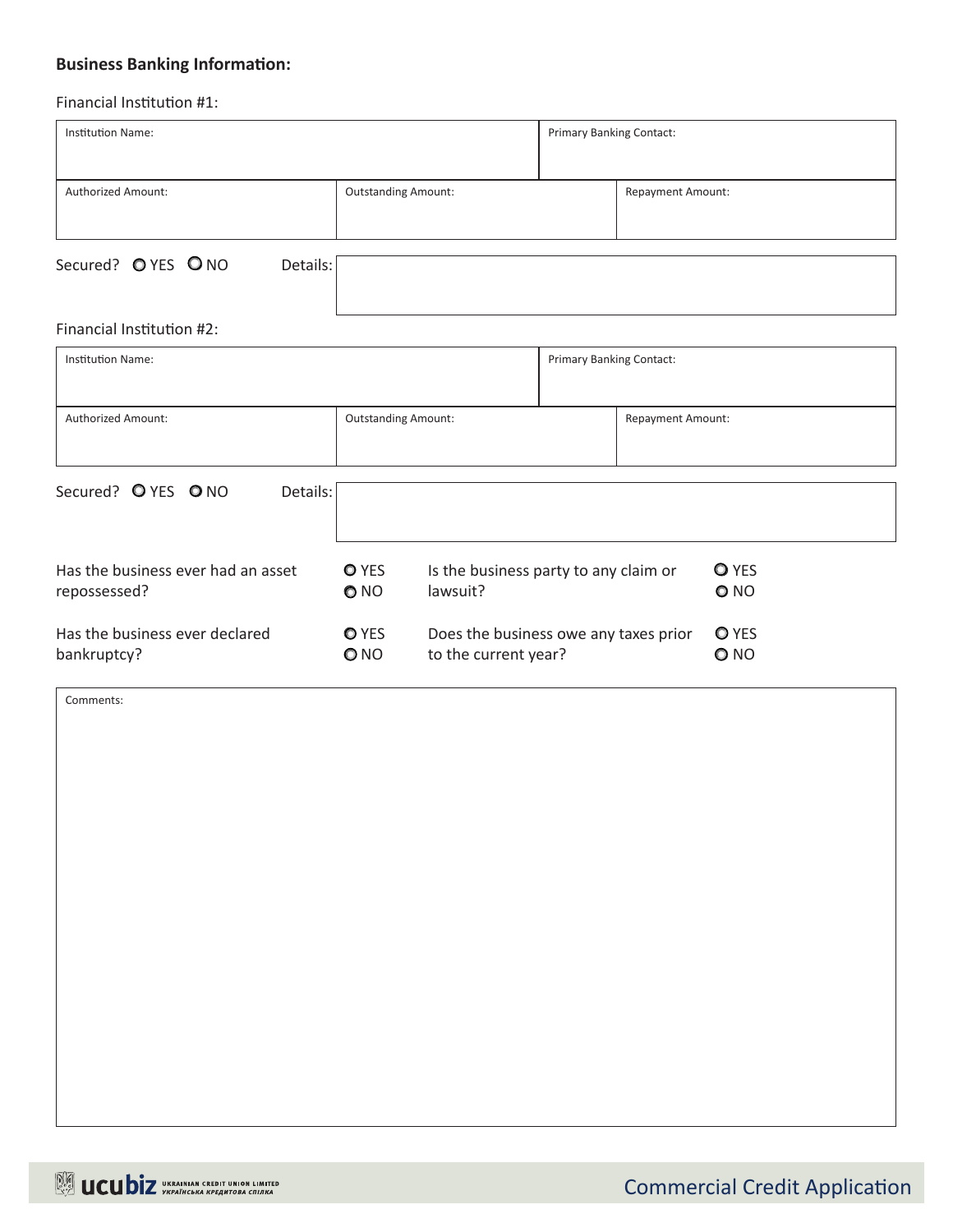## **Business Financial Information:**

Assets:

|                                      | <b>Bank</b>             |                | <b>Branch</b>   |                       |                         |
|--------------------------------------|-------------------------|----------------|-----------------|-----------------------|-------------------------|
|                                      |                         |                |                 |                       |                         |
| Cash Holdings                        |                         |                |                 |                       |                         |
|                                      |                         |                |                 |                       |                         |
|                                      | <b>Physical Address</b> | Year Purchased | Mortgage Holder | <b>Purchase Price</b> | <b>Present Value</b>    |
| <b>Owned Real Estate</b>             |                         |                |                 |                       |                         |
|                                      |                         |                |                 |                       |                         |
|                                      | Year/Make/Model         | Owner on Title |                 | <b>Purchase Price</b> | <b>Present Value</b>    |
| Automobiles                          |                         |                |                 |                       |                         |
|                                      |                         |                |                 |                       |                         |
|                                      | Year/Make/Model         | Owner on Title |                 | <b>Purchase Price</b> | Present Value           |
| Other Assets, Equipment,<br>RVS etc. |                         |                |                 |                       |                         |
|                                      |                         |                |                 |                       |                         |
| Total Value of Assets                |                         |                |                 |                       | $\sqrt[6]{\frac{1}{2}}$ |

#### Liabilities:

|                                                 | <b>Bank</b> | <b>Branch</b> | Monthly Payment | Collateral Held by Bank/CU | Interest<br>Rate | <b>Balance Owing</b> |
|-------------------------------------------------|-------------|---------------|-----------------|----------------------------|------------------|----------------------|
| Existing credit                                 |             |               |                 |                            |                  |                      |
| facilities                                      |             |               |                 |                            |                  |                      |
|                                                 |             |               |                 |                            |                  |                      |
|                                                 | <b>Bank</b> | <b>Branch</b> | Monthly Payment | Collateral Held by Bank/CU | Interest<br>Rate | <b>Balance Owing</b> |
| Balance on                                      |             |               |                 |                            |                  |                      |
| Mortgages                                       |             |               |                 |                            |                  |                      |
|                                                 |             |               |                 |                            |                  |                      |
| <b>Other Liabilities</b>                        | <b>Bank</b> | <b>Branch</b> | Monthly Payment | Collateral Held by Bank/CU | Interest<br>Rate | <b>Balance Owing</b> |
| (Accounts                                       |             |               |                 |                            |                  |                      |
| Receivable, Credit                              |             |               |                 |                            |                  |                      |
| Cards etc.)                                     |             |               |                 |                            |                  |                      |
| Total Value of Liabilities $\frac{1}{3}$        |             |               |                 |                            |                  |                      |
| Net worth (Total Assets Less Total Liabilities) |             |               |                 |                            |                  |                      |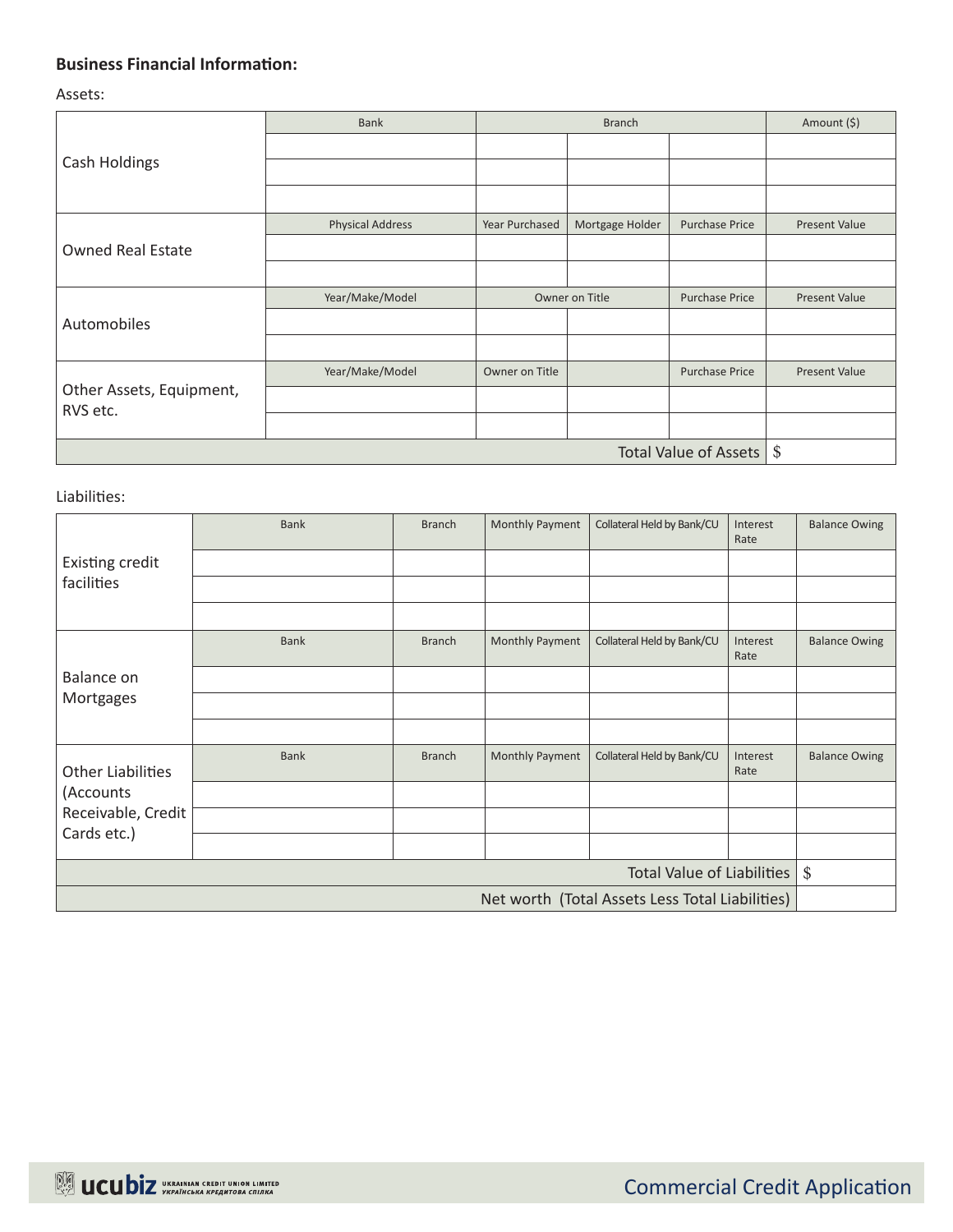## **PERSONAL INFORMATION (To be completed for Principals of the Business):**

The Personal Information Protection Act (PIPA) sets out how Canadian organizations, including corporations, sole-proprietorships, partnerships and non-profit organizations, may collect, use and disclose personal information about individuals. For more information on-line please go to the Office of the Information and Privacy Commissioner for Ontario.

#### Are you an existing member of UCU?  $\bullet$  YES  $\bullet$  NO

| Business Member #:                                                                                                                                                                                                                | Personal Member #: |
|-----------------------------------------------------------------------------------------------------------------------------------------------------------------------------------------------------------------------------------|--------------------|
|                                                                                                                                                                                                                                   |                    |
| $\mathbf{u}$ . The contract of the contract of the contract of the contract of the contract of the contract of the contract of the contract of the contract of the contract of the contract of the contract of the contract of th |                    |

If not currently a UCU Member, you were referred to Ukrainian Credit Union Limited by (check one):

| O Other lending institution                                                | <b>O</b> Service Canada Centre |                                                                                       |                               |  |  |  |
|----------------------------------------------------------------------------|--------------------------------|---------------------------------------------------------------------------------------|-------------------------------|--|--|--|
| <b>O</b> Word of mouth                                                     | <b>O</b> Chamber of Commerce   |                                                                                       |                               |  |  |  |
| <b>O</b> Self-Employment Program                                           | O Current / past UCU Member    |                                                                                       |                               |  |  |  |
| <b>Q</b> Advertising                                                       | O Internet / UCU Website       |                                                                                       |                               |  |  |  |
| <b>Q</b> Educational Institution                                           | O Other (Please specify):      |                                                                                       |                               |  |  |  |
| Has the borrower/spouse/common law<br>party ever had an asset repossessed? | <b>O</b> YES<br>ONO            | Has the borrower/spouse/common law<br>party ever declared bankruptcy?                 | OYES<br>O NO                  |  |  |  |
| Is the borrower/spouse/common law<br>party to any claim or lawsuit?        | <b>O</b> YES<br>O NO           | Does the borrower/spouse/common law party<br>owe any taxes prior to the current year? | <b>O</b> YES<br>$\bigcirc$ NO |  |  |  |
| If YES to any of the above, please provide details:                        |                                |                                                                                       |                               |  |  |  |
| Does the borrower carry life insurance? O YES                              | O NO                           | If YES, amount? $\frac{1}{5}$                                                         |                               |  |  |  |